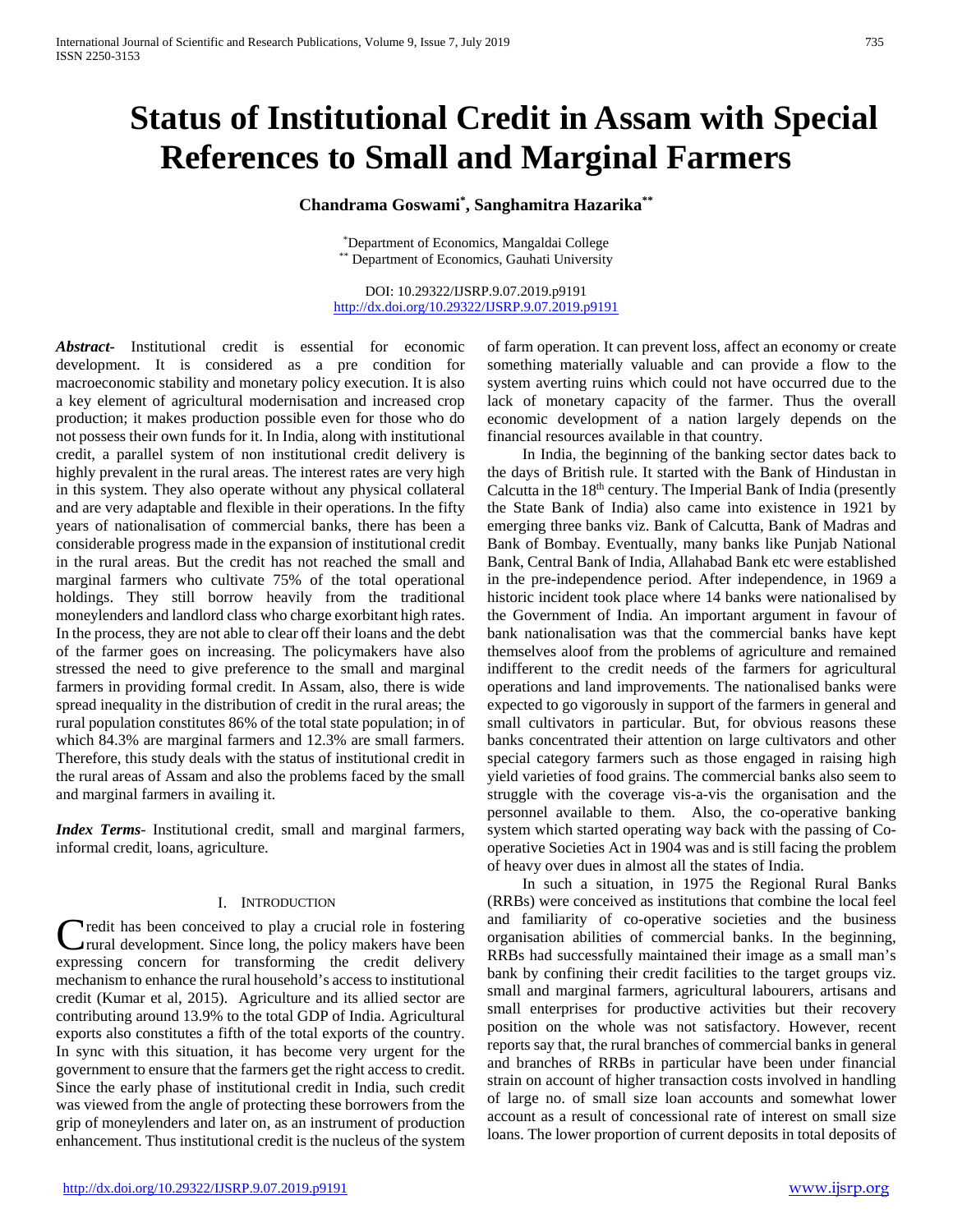rural branches has also placed them at a disadvantage with regard to cost of resources.

 Soon after nationalisation, the Reserve Bank of India (RBI) also asked the commercial banks to be especially concerned with the financing of priority sector, known as priority sector lending (PSL), which include agriculture, micro and small enterprises, education, housing, export credit and others. The banks were given a target of 33.33% as share of the priority sector in the total bank credit. Initially the concept of PSL intended to improve the condition of small and marginal farmers, artisans, village and cottage industries, scheduled caste and scheduled tribes. But this enthusiasm gradually waned off because of their anxiety to reach the target of 40% they went in for indiscriminate lending. They were unable to monitor the distribution, follow-ups and recovery of tiny loans. The bank's lending to priority sector was also not uniform in all states leading to regional imbalance. The PSL classifications were revised and re-examined in August 2011, as proposed in the Monetary Policy Statement 2011-12 by the Reserve Bank of India. The recommendations were: a target of 40% for foreign banks; distinction between direct and indirect agriculture; establishment of Agricultural Credit Risk Guarantee Fund for Small and Marginal farmers; inclusion of loan for setting up off –grid solar and other renewable energy resources and ceiling for various activities for qualifying under priority sector to be revised. These changes are yet to bear the fruit which will benefit the small borrowers.

## II. OBJECTIVE OF THE STUDY

The study has set before itself the following objectives:

- To study the status of institutional credit in rural areas of Assam.
- To study the problems faced by the small and marginal farmers in addressing formal credit institutions.

## III. REVIEW OF LITERATURE

 India has the co-existence of dual financial systems- formal and informal. They both operate in the rural credit market providing long term and short term loans. The formal credit institutions includes: i) co-operatives ii) regional rural banks (RRB) iii) scheduled commercial banks iv) non banking financial institutions v) self help groups vi) micro- financial institutions and vii) other government agencies. The informal credit sources comprise of village moneylenders, friends, relatives, traders/ shopkeepers and others (Das et al, 2009). In India access to formal credit is not scale neutral in spite of the efforts towards financial inclusion. Large segments of agricultural households still remain outside the formal credit system. Poor families are often excluded because they lack collateral or guarantors (Ray, 1998; Shoji et al, 2012).

 In India with the growing population, the agricultural land holdings are being subdivided. The sizes of these holdings are thus declining year by year. It is leading to an increase in the number of marginal and small farmers in the country. The small and marginal farmers are those farmers cultivating (as an owner or tenant or share cropper) agricultural lands of more than 1 hectare

up to 2 hectare and land up to 1 hectare respectively (RBI, 2008). The land holdings can be more specifically categorised as shown in the table below.

| Sl.No. | Category             | <b>Operated Area</b>     |
|--------|----------------------|--------------------------|
|        |                      | 3                        |
|        | Marginal holdings    | Below 1.00 hectare       |
|        | Small holdings       | $1.00 - 2.00$ hectares   |
|        | Semi-Medium holdings | $2.00 - 4.00$ hectares   |
|        | Medium holdings      | $4.00 - 10.00$ hectares  |
|        | Large holdings       | 10.00 hectares and above |

**Table1: Categorisation of farmers in India.**

Source: Agricultural Census, 2010-2011.

 Land size plays a crucial role in enhancing agricultural household's access to formal credit compared to marginal landowners, the probability of medium and large farm owners accessing formal credit is higher (Kumar et al, 2017). Therefore, the relationship between land size and access to formal credit is positive. Apart from this, the continuance of informal credit in rural areas can be attributed to several factors like minimal formalities, fast disbursement, geographical and personal proximity and flexibility in repayment (Das et al, 2009). Thus, accessibility has a role to play. Accessibility includes the access to the information about the bank loans, special schemes and subsidies, the ability of the small borrowers to contact the bank or the agency and their capacity to avail the services provided by the credit institutions.

 The term access can further be divided into two, namely, formal access and effective access. The presence of or functioning of the bank branches, cooperative societies, marketing centres in the selected villages indicate the formal access of the small borrowers to such agencies. The effective access will be measured in terms of the small borrower's participation in the above said institutions and organisations, which in turn increase their economic well-being (Mohanasundaram, 1993).

 Utilisation of loans borrowed for institution purposes have interested researchers for a long time. If a household borrows a loan and invest it in income generating purpose then it is likely to generate future income. It is also likely to enable the household to repay the loan in the first place. However if the loan is used for unproductive purposes, then repaying the loan becomes problematic (Gupta and Chakraborty, 2014). A study suggests that 40% of the loan amount borrowed by farmers for agricultural purposes is used on marriages, education, health etc (Tiwari, 2012).

 An important aspect that has emerged is that credit is obtained by the small and marginal farmers for survival and by the large farmers to further enhance their income (Das et al, 2009). The effect of rural credit expansion on crop output is not large, but it has strongly increased fertiliser use and private investment in machine and livestock ( Binswanger & Khandelkar, 1992). The impact of agricultural loans largely depends on their equitable distribution. There are also several gaps in the present agricultural credit delivery system like inadequate provision of credit to small farmers, paucity of medium and long term lending, limited deposit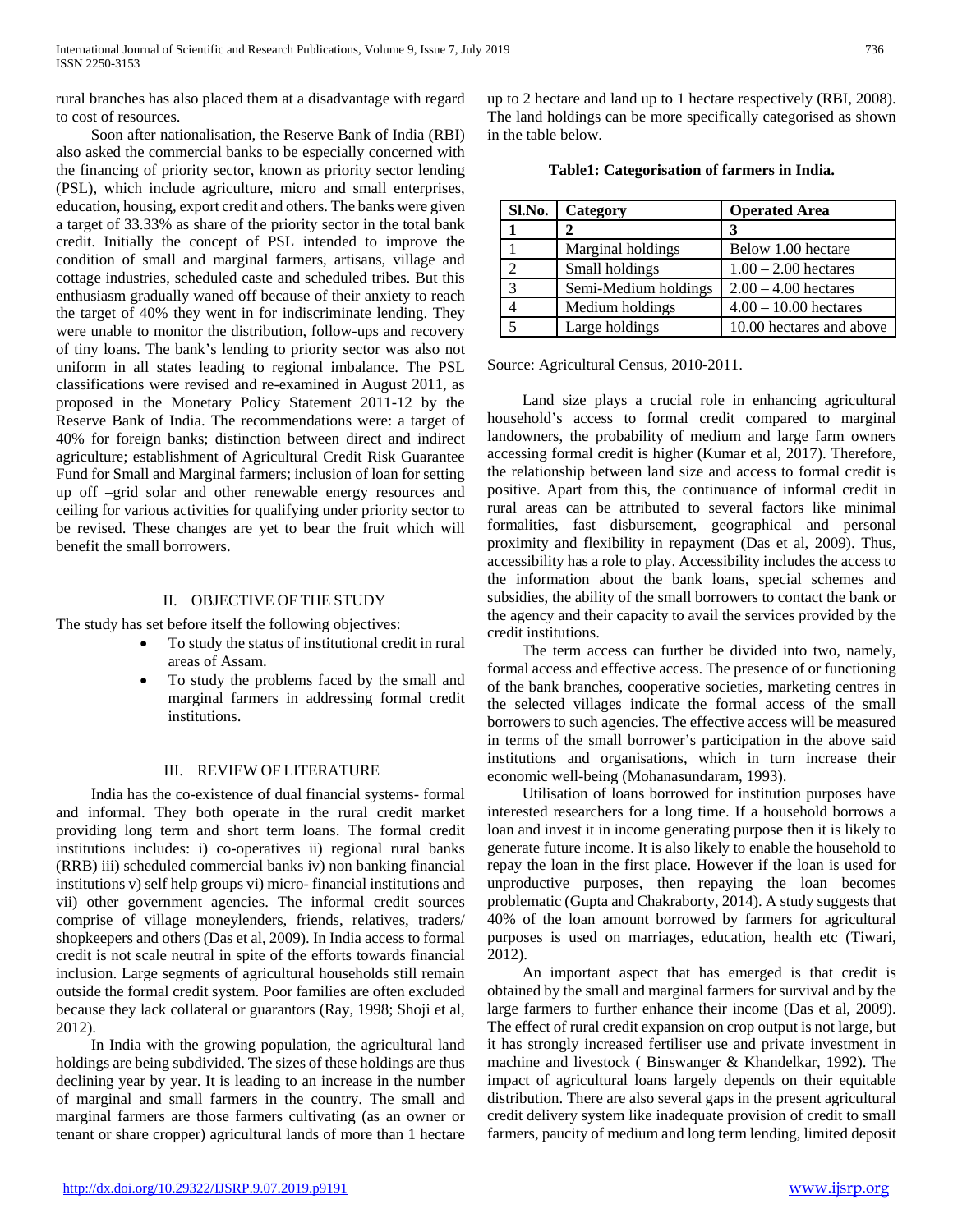mobilisation and heavy dependence on borrowed funds by major agricultural purveyors (Das et al, 2009). Facilitating credit through input dealers, NGOs etc who are vertically integrated with the farmers through contract farming or critical inputs could increase the impact of agricultural loans.

## IV. METHODOLOGY

 The present study has been based on both primary and secondary sources of data. Information regarding various aspects of the study is collected from different sources. Various reports from Reserve Bank of India(RBI), Census of India, NABARD ,various rounds of NSSO surveys and various independent studies and reports has been consulted. These secondary sources of data provide a broader picture of the status of institutional credit prevailing in the state. In addition to this analysis, questionnaires were framed to collect primary data/information from the study area. The farmers were enquired about their accessibility to banks, problems faced by them in banks and any assistance from Village Level Extension Workers (VLEW).

## Area of Study

 It may be mentioned at the outset that due to constraints of time and resources, and for operational convenience, the selection of villages for this study is restricted to three districts: Lakhimpur, Nagaon and Sivasagar. These districts are selected purposively on the basis of the following conditions.

- The credit deposit ratio in the Regional Rural Banks (RRBs) is 73% in Lakhimpur, 50% in Sivasagar and 46% in Nagaon district.
- **According** to the composite index of backwardness of the districts of Assam, Lakhimpur is one of the most backward districts with rank 3, Nagaon is at rank 9 and Sivasagar is the least backward district of Assam ranked 23.
- In Lakhimpur, 75% of the total farmers are marginal and 19.3% are small farmers. In Nagaon, the figures stand at 78.7% and 16.3% respectively. And in Sivasagar, the figures are 86.5% and 12.4% respectively.

 From these three districts, three blocks are purposively selected for the study. They are Rupahi block of Nagaon, Dhakuakhana block of Lakhimpur and Demow block of Sivasagar. These blocks are selected on the basis of the above criteria used for the district. Moreover, the agro-climatic conditions are uniform within the districts. This facilitated the selection of one block from each district. From these blocks, six villages have been selected randomly. Size of the sample is determined by the following formula given by Taro Yamane:

$$
n=\frac{N}{1+N*(e)^2}
$$

Where, n- the sample size, *N*- the population size, e- the acceptable sampling error. \*95% confidence level and p= 0.5 are assumed

## V. DISCUSSION

 In Assam, the financial institutions are playing a major role in mobilising deposits and credits. With the spread of banking networks the dependence per bank branch has been reduced over the years. The Scheduled Commercial Banks (SCBs) , as in all over India, in Assam also are grouped under i) State Bank and its Associates ii) The nationalised banks iii) Foreign Banks iv) Regional Rural Banks v) Private Sector Banks. Assam also has two regional rural banks (RRBs) functioning in all over the state-The Assam Gramin Vikash Bank (AGVB) and Langpi Dehangpi Rural Bank (LDRB). The AGVB is operating in both the Brahmaputra Valley and Barak Valley covering 25 districts with 362 bank branches and LDRB in confined to 2 hill districts with 46 branches as on March 2011. The aggregate deposit of RRB was Rs 4653.08 crore at the end of March 2011 compared to Rs 3691.39 crore as on March 2010. Thus, registering a growth rate of 26%. Also, the volume of credit disbursed by these banks increased to Rs 2230.87 crore compared to Rs 1753.55 crore as on March 2010 indicating an increase of 27.2%.

 The following table category wise shows the no of branches of SCBs, their deposits and their credit in Assam: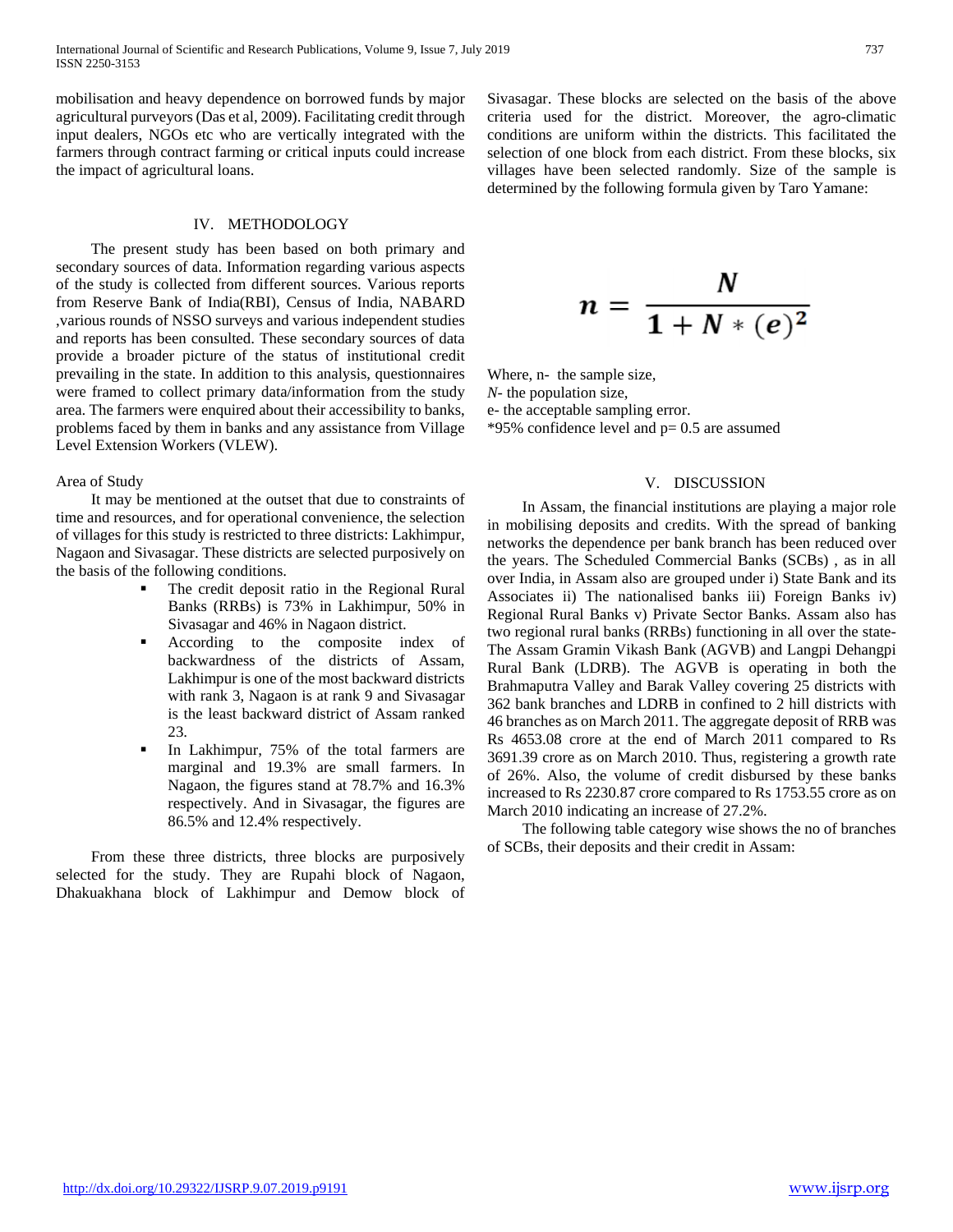| <b>Bank Group</b>         | Assam/ | No. of offices* | <b>Deposits</b> | <b>Credit</b>  |
|---------------------------|--------|-----------------|-----------------|----------------|
|                           | India  |                 | (Rs. in crore)  | (Rs. in crore) |
| State Bank of India       | Assam  | 265             | 24556           | 8766           |
| and its Associates        | India  | 17899           | 1171917         | 902979         |
| <b>Nationalised Banks</b> | Assam  | 734             | 26974           | 8612           |
|                           | India  | 43908           | 2875049         | 2153335        |
| Foreign Banks             | Assam  | 2               | 109             | 48             |
|                           | India  | 298             | 236405          | 197959         |
| Regional<br>Rural         | Assam  | 409             | 4650            | 2230           |
| <b>Banks</b>              | India  | 15658           | 163928          | 98244          |
| Old Private<br>Sector     | Assam  | 10              | 629             | 216            |
| <b>Banks</b>              | India  | 4779            | 250638          | 187375         |
| New Private Sector        | Assam  | 84              | 2184            | 1181           |
| <b>Banks</b>              | India  | 6568            | 728574          | 536976         |
| All<br>Scheduled          | Assam  | 1504            | 59101           | 21053          |
| <b>Commercial Banks</b>   | India  | 89110           | 5426510         | 4076868        |

TABLE 2: Bank group-wise no. of branches of SCBs in Assam

*Source: Quarterly Statistics on Deposits and Credit of Scheduled Commercial Banks March, 2011, Reserve Bank of India.*

 The State Co-operative Agriculture and Rural Development (SCARD) banks have been playing an important role in investing capital in the agricultural sector. Overall, both the SCARD banks and ST (short-term) Co-operative credit structure have contributed to the growth in agricultural lending in the recent past. In 1993-94, the share of co-operative in the flow of agricultural credit was Rs 10,117 crore constituting 58% of the total. This has gradually declined. The performance of co-operatives has been very unsatisfactory in Assam. The Gaon Panchayat Samabai Samittees and other multipurpose societies which are the primary lending units in the co-operative credit structure of the state are most non functional since 1984-85, as far as, agricultural lending is

concerned. Some studies even indicate that the people are mostly unaware of the existence of such banks (Khaund, 2002). The annual statements (1991-96) of ASCARD banks regarding loan disbursement also confirm the above observation. The statements also indicates that out of Rs 1.6 crore only Rs 29 lakh has been lent out for farm mechanisation and other land development measures during 1991-92, but this proportion has gradually decreased over the years. Presently these banks are facing closure due to large scale misappropriation of funds meant for agricultural investment in Assam. The following table shows the different sources of formal and informal credit accessed by farmers in India.

| Source of Loan                            | Size Class of Land Possessed (hectares) |                |               |            |  |
|-------------------------------------------|-----------------------------------------|----------------|---------------|------------|--|
|                                           | $\leq 0.40$                             | $0.41 - 1.00$  | $1.01 - 2.00$ | Above 2.00 |  |
| Government                                | 3.9                                     | 3.8            | 1.7           | 1.4        |  |
| Co-operative society                      | 14.1                                    | 17             | 2.5           | 22.8       |  |
| Bank                                      | 24.4                                    | 32             | 35.4          | 42.6       |  |
| <b>Total: Institutional</b>               | 42.4                                    | 52.8           | 57.6          | 66.8       |  |
| Agricultural/Professional<br>Money Lender | 32.4                                    | 30.8           | 25.9          | 20         |  |
| Trader                                    | 4.9                                     | 4.6            | 4.2           | 6          |  |
| Relatives & friends                       | 15.2                                    | 9.1            | 8.8           | 5.2        |  |
| Doctor, lawyer & other<br>professionals   | 1.4                                     | 0.7            | 0.8           | 0.8        |  |
| Others                                    | 3.6                                     | $\mathfrak{D}$ | 2.6           | 1.2        |  |
| <b>Total: Non Institutional</b>           | 57.6                                    | 47.2           | 42.4          | 33.2       |  |

TABLE 3: Percentage distribution of outstanding loans by farm size

Source: Computed using NSS unit level data 59th Round on Situation Assessment Survey of Farmers 2003.

 Thus in India, it can be seen that that the large farmers have monopolised the agricultural credit cooperatives and thus derived the maximum benefits from this agency. In Assam also, the

situation is similar. The majority of the poor small and marginal farmers, landless agricultural labourers, rural artisans etc are left out of agricultural extensions and credit systems. In our study, in